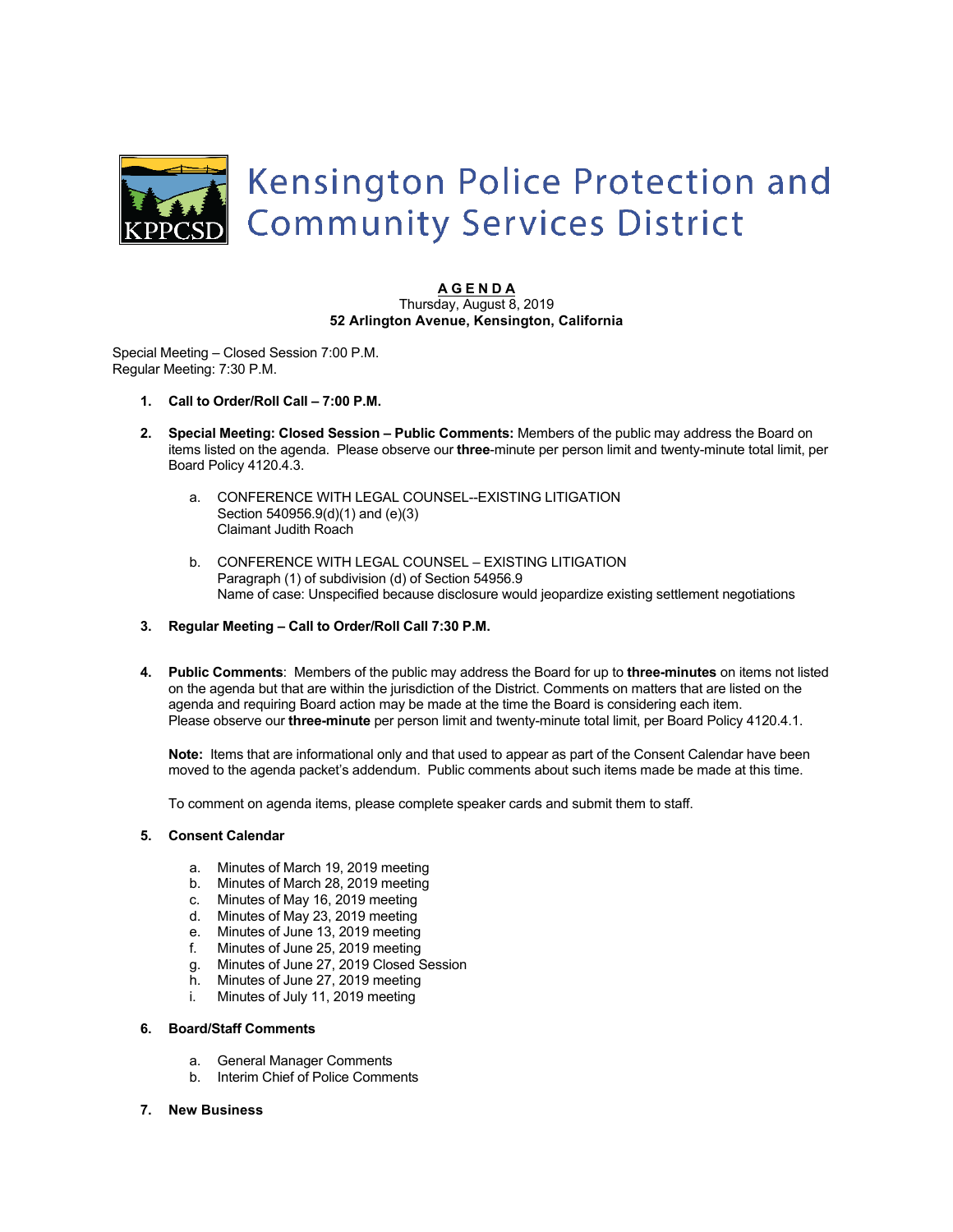- a. Contract for Interim Chief of Police Rickey Hull (for action)
	- i. Staff report
	- ii. Contract amendment
- b. Request from Kensington Fire Protection District for the Kensington Police Protection and Community Service District (for action)
- c. Emergency Service Information on KPPCSD website (for action)
- d. Budget approval for law firm review PRA requests (for action)

## ADJOURNMENT

Our next meeting will be September 12.

# **Rules of Decorum at Meetings**

- Persons wishing to speak shall line up on the left side of the room. **Each speaker can speak for up to three minutes on any one item.** If there are several speakers, please try to be brief to give others the opportunity to speak.
- All persons wishing to speak shall do so at the podium and address their comments to the Board.
- Each member of the public attending the meeting has the right to speak during the public comments period. If the allotted time for public comments has been reached, we will begin the meeting and allow for additional public comment on items not on the agenda but within our jurisdiction after the business portion of our meeting.
- Each member of the public attending the meeting has the right to comment on each item on the agenda. However, the Board President may restrict the number of times that an individual may speak on the same agenda item as necessary to ensure that all persons wishing to comment on that item are heard and that the meeting proceeds in an orderly fashion.
- If any meeting is willfully interrupted so as to render the orderly conduct of the meeting unfeasible, the Board President may order the person or group of persons causing the disruption removed.
- If removal of the person or group of persons causing the disruption of the meeting does not restore order, the Board President may order the room cleared of all members of the public except members of the media and proceed to address the remaining items on the agenda.

### General Information

- All proceedings of the Open Session will be audio recorded and, if the equipment works, video recorded.
- The District has devices for hearing assistance. Please contact GM Anthony Constantouros for information about the equipment.
- Arlington Church is Wi-Fi accessible.
- Upon request, the Kensington Police Protection and Community Services District will provide written agenda materials in appropriate alternative formats or disability-related modification of disabilities to participate in public meeting. Please send written request, including your name, mailing address, phone number, and a brief description of the requested materials and preferred alternative format or auxiliary aid or service at least two days before the meeting. Requests should be sent to: Kensington Police Protection & Community Services District, 217 Arlington Ave, Kensington, CA 94707

POSTED: Public Safety Building – Colusa Food – Arlington Kiosk and at www.kppcsd.org Complete agenda packets are available at the Public Safety Building.

All public records that relate to an open session item of a meeting of the Kensington Police Protection & Community Services District that are distributed to a majority of the Board less than 72 hours before the meeting, excluding records that are exempt from disclosure pursuant to the California Public Records Act, will be available for inspection at the **District offices, 217 Arlington Ave, Kensington, CA 94707** at the same time that those records are distributed or made available to a majority of the Board